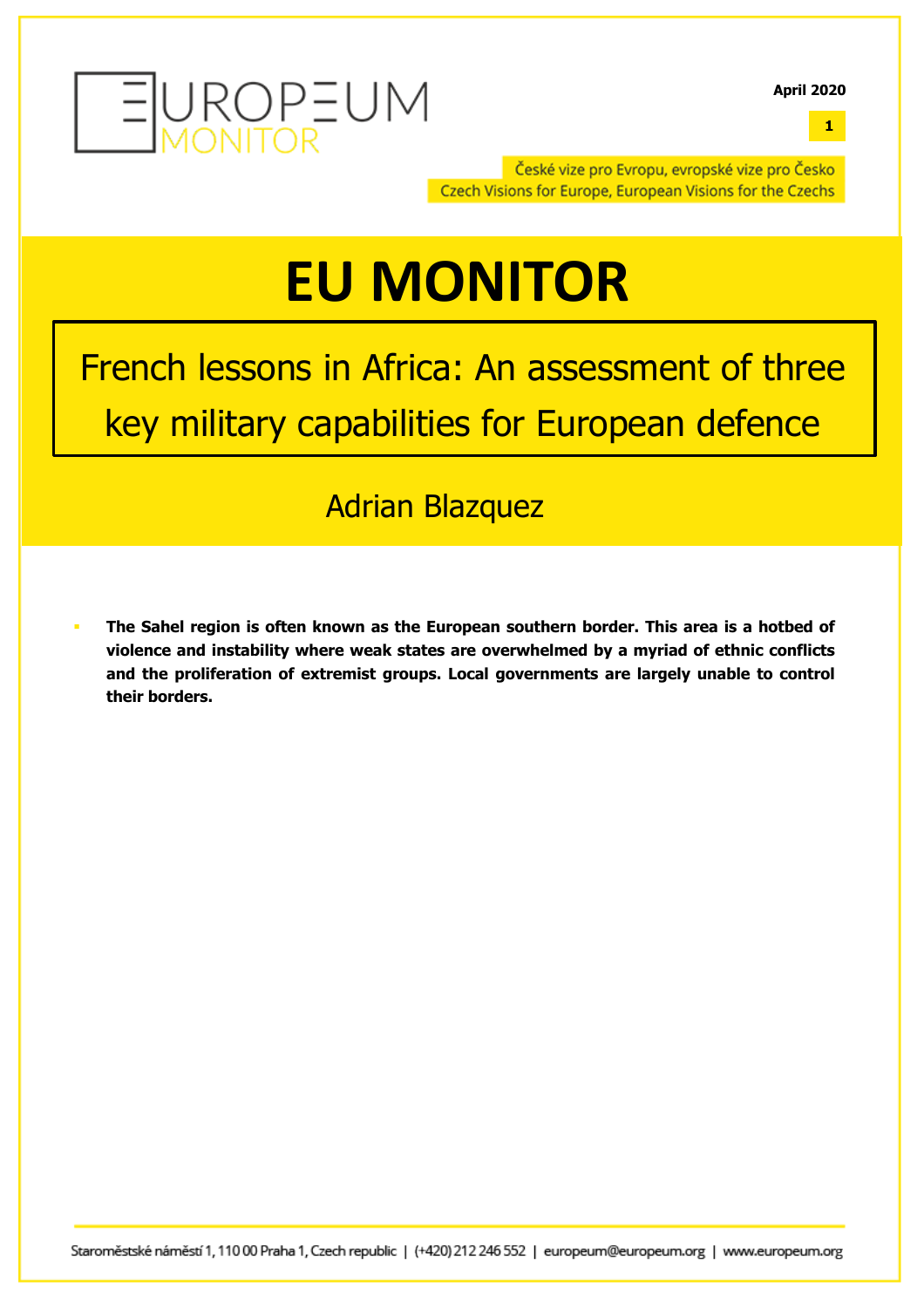**2**

# EUROPEUM

Due to that, the trafficking of drugs, weapons and human smuggling networks abound while these countries, especially Niger, have become the gateways for sub-Saharan migration to reach North Africa and, eventually, Europe. <sup>1</sup> However, despite its relevance, the Sahel does not garner much public attention. The EU's interest in this region dates back to the 2000s, especially in relation to migrant flows. <sup>2</sup> Nonetheless, it was in the 2010s when the growing instability, drove the International Community to undertake a slew of initiatives, the first of them being in 2012, aimed at alleviating the situation. Among others, the United Nations peacekeeping mission MINUSMA,<sup>3</sup> the G5 Sahel Joint Force<sup>4</sup> and EU CSDP military and civilian missions EUTM Mali<sup>5</sup> and EUCAP Sahel Mali<sup>6</sup> and Niger.<sup>7</sup> However, this paper will review the French performance in Mali (Operation Serval) and the consequent in other countries of the Sahel strip (Operation Barkhane). France has one of the largest armies in Europe and broad experience in foreign military operations throughout the 20<sup>th</sup> and 21<sup>st</sup> centuries. Furthermore, France has a historical obligation towards Mali and other countries in the region due to its colonial heritage. Yet, an information report addressed to the Senate, made on behalf of the French Committee on Foreign Affairs, Defence and Armed Forces by the "Sahel" working group, stood out three military

České vize pro Evropu, evropské vize pro Česko Czech Visions for Europe, European Visions for the Czechs

> shortfalls in Operation Serval that have persisted during Barkhane. <sup>8</sup> This is relevant from an EU approach given that the rest of the member states lack as well these military means. The article examines both operations as they constitute an epitome of the challenge to be expected for Europe when it comes to maintain prolonged high-end military operations (be it through the European Union, NATO or ad hoc coalitions) in remote theatres. Finally, it highlights three capability gaps that the EU should strive to remedy in order to reach a certain level of strategic autonomy and assess the relevance of US military aid in European's defence goals. To clarify, this work does not intend to analyse the outcomes of military efforts as a mean to solve such an urgent and convoluted crisis, nor does it assess its relevance within a broader approach to address this scenario; the case studies are utilized in order to highlight the importance of European strategic autonomy in an ever-more unstable world coupled with heightened European geopolitical aspirations.

### **Operation Serval**

In 2012, a rebellion took place in northern Mali. This zone of the country is home to a large ethnic group, the Tuaregs. <sup>9</sup> When the main Tuareg political organization

 $1$  Migration through the Mediterranean: mapping the EU response. European Council on Foreign Relations https://www.ecfr.eu/specials/mapping\_migration

 $2^{2}$  The Global Approach to Migration one year on: Towards a comprehensive European migration policy. EUR-lex https://eurlex.europa.eu/legal-content/en/TXT/?uri=CELEX:52006DC0735

<sup>&</sup>lt;sup>3</sup> Also known as the United Nations Multidimensional Integrated Stabilization Mission in Mali. Its goal is to support "the political process and carry out a number of security-related stabilization tasks" https://minusma.unmissions.org/en/aboutminusm

 $4\overline{A}$  force composed of the G5 countries (Mali, Niger, Chad, Burkina Faso and Mauritania) entrusted to improve security along their borders through joint patrols and deepened coordination https://www.g5sahel.org/index.php

<sup>&</sup>lt;sup>5</sup> The EU Training Mission was designed in 2013 to strengthen the capabilities of the Malian armed forces. Its activities are based on three pillars: training to military units, improvement of the military education system and advice to the

Armed Forces https://eutmmali.eu/wpcontent/cache/all/index.html

<sup>&</sup>lt;sup>6</sup> Launched in 2015, it provides assistance and strategic advice to support the reform in the security sector (the Police, the Gendarmerie and the National Guard)

https://eeas.europa.eu/csdp-missions-operations/eucap-sahel- $\frac{\text{mali\_fr}}{7}$  It was established in 2012 with the objective of improving

Niger's security forces interoperability and developing security sector's expertise in combating terrorism and organized crime https://eeas.europa.eu/csdp-missions-operations/eucap-sahel-

niger\_en<br><sup>8</sup> Rapport d'information fait au nom de la commission des affaires étrangères, de la défense et des forces armées par le groupe de travail Sahel http://www.senat.fr/rap/r12-513/r12-5131.pd

 $9$  Mali itself has several ethnic groups, for instance: Bambara, Fula, Songhai, Mandinka, Tuareg, Dogon, etc.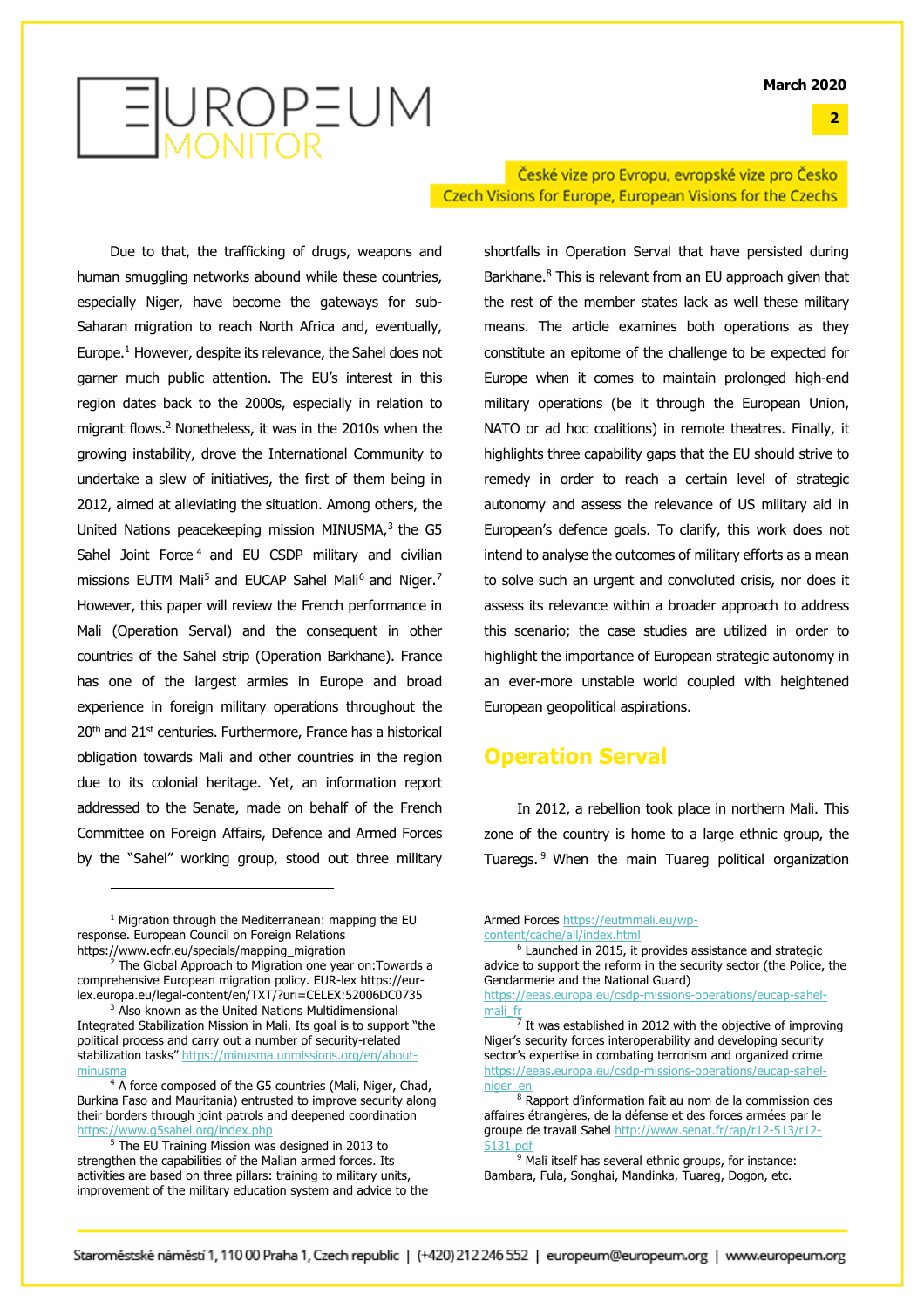

České vize pro Evropu, evropské vize pro Česko Czech Visions for Europe, European Visions for the Czechs

joined several jihadist groups (e.g. al-Qaeda in the Islamic Maghreb), an armed rebellion broke out. Simultaneously, a military coup d'etat in the south overthrew the President Amadou Toumani Touré. Shortly after, part of the Malian army led a counter-coup and the infighting resulted in undermined armed forces. The jihadist reached a dominant position within the rebels and expulsed the Tuaregs from important cities like Timbuktu and Gao. By then, the Government witnessed the loss of roughly 60% of the northern territory under the proclamation of the independent state of Azawad, controlled by the insurgents. From the summer of 2012 onwards, these groups established control over this part of Mali and continued to seize territories. On 9 January 2013, they launched an offensive to the south that threatened to conquer the capital, Bamako, and the entire integrity of the country. At this juncture, the newly appointed President Dioncounda Traoré sent an urgent request for military assistance to François Hollande. On 11 January, the French President ordered an immediate intervention. The first stage of Operation Serval sought to secure Bamako, stop the offensive and prepare for the arrival of reinforcements from African partners and France. French military assets stationed in military bases across the region were mobilized, and their performance was decisive to ensure the first part of the mission. The next phase aimed to liberate the occupied territories. By the end of January, Malian towns under control of jihadists were liberated and important towns such as Timbuktu were set free the following month. Finally, by April, the operation reached its main objectives: the troops liberated the northern territories and defeated the jihadists, who dispersed to other places across the Sahel.

### **Operation Barkhane**

Serval was declared a success and ended on 15 July, 2014. This effort was replaced by a broader regional counterterrorism mission, named Barkhane. It is worth noting that the Sahel strip suffers from widespread activity of terrorism, trafficking of drugs and arms, which have a strong cross-border component. That being said, the instability that haunts these societies has also other causes, such as poverty, inequality, high unemployment rates and ethnic conflict. <sup>10</sup> Barkhane spans across the countries of the G5 Sahel, that is to say: Chad, Niger, Burkina Faso, Mauritania and Mali (the latter continues to be the main action focus). In close partnership with them, the operation is the military dimension of a comprehensive strategy that aims to help these countries to acquire the capacity to ensure their security independently.

The French army closely coordinates with the G5 Sahel Joint Forces to fight against armed terrorist groups. They usually launch joint operations and patrols where the French provide heavier weapons and advanced technological military assets, while the native partners contribute with their superior local knowledge. These missions are normally designed to disrupt terrorists' logistical networks, reduce their freedom of movement and avert the re-establishment of "safe havens."11 As the map displays, the operation is organized through 3 permanents bases, namely: N'Djamena, Chad; Gao, Mali; and Niamey, Niger. In addition to that, temporary forward bases are set up in distant regions in order to extend the military presence.

<sup>11</sup> Press pack. Operation Barkhane. Page 8 https://www.defense.gouv.fr/english/operations/barkhane/dossier -de-reference/operation-barkhane

<sup>&</sup>lt;sup>10</sup> For a deeper in-sight, the Stockholm International Peace Research Institute has published detailed reports examining the causes of instability in sub-Saharan societies https://www.sipri.org/research/conflict-peace-and-security/africa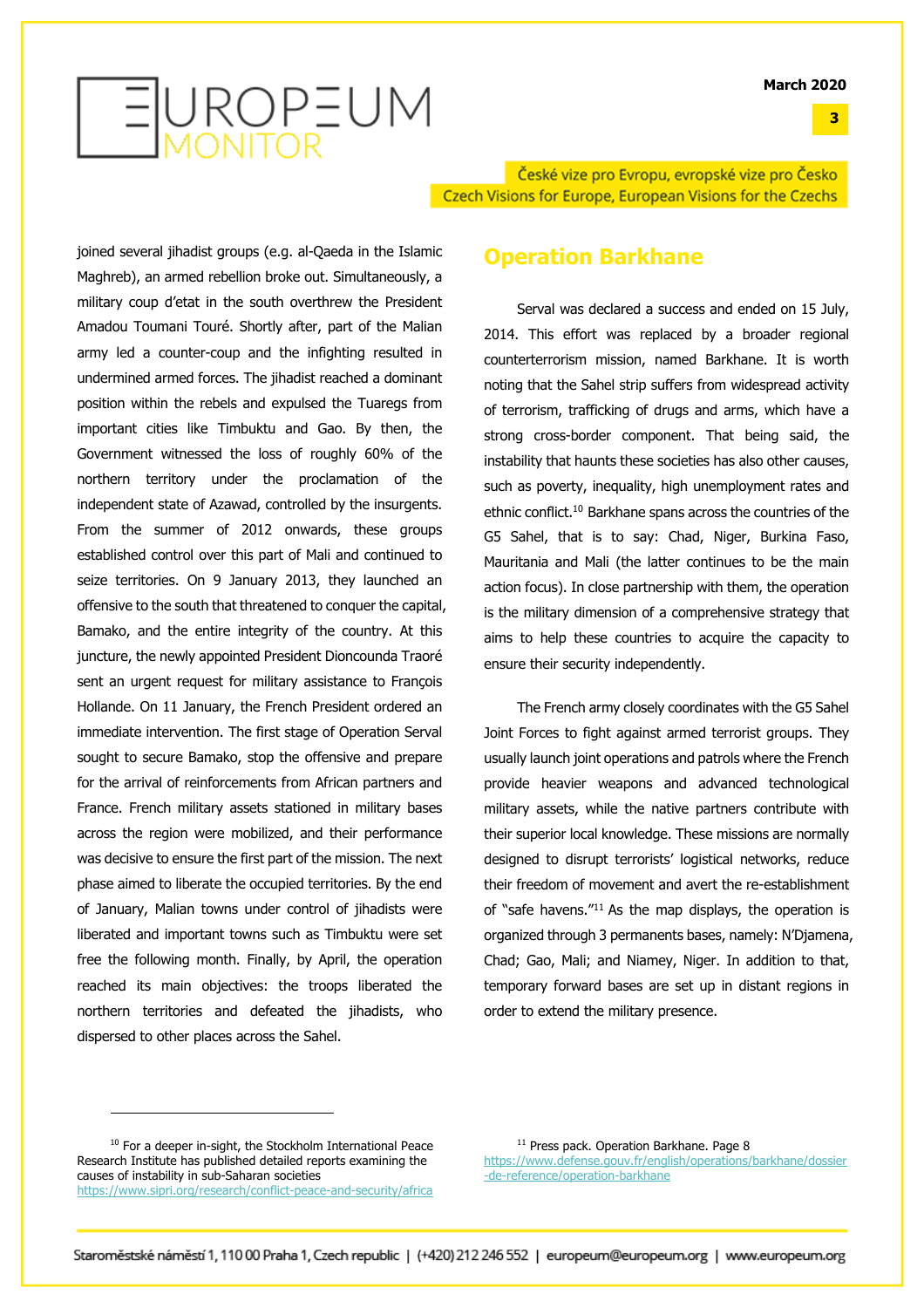

### České vize pro Evropu, evropské vize pro Česko Czech Visions for Europe, European Visions for the Czechs



Source: Ministère des Armées

### **Assessing military capabilities: airlift**

As mentioned before, the course of these missions revealed some shortfalls affecting the French army. Operation Serval presented a big challenge to the EU's largest army due to its lack of airlift capacity. France had no military assets at Mali, instead it had detachments in neighbouring countries. <sup>12</sup> While help arrived from Europe, Paris was forced to mobilize all its contingents to Mali in

order to halt the unexpected attack. This proved quick logistic deployment capability to be of great relevance when preparing a seamless mission against the clock. The French forces were initially deployed with limited provisions and rushed to the north in order to neutralize as much of the enemy as they could before they scattered over the desert. The lack of supplies and logistical support stretched the army to its limits and hindered the accomplishment of its stated objectives.<sup>13</sup>

Having a distance of more than 4.000 kilometres between the two capitals makes logistics a crucial factor. This was revealed to be a shortfall still to address. The

Burkina Faso as part of the counterterrorism operation Sabre. Rapport d'information... Pages 18-19

<sup>13</sup> France's war in Mali: Lessons from an Expeditionary Army. RAND Corporation. Pages 36-37 https://www.rand.org/pubs/research\_reports/RR770.html

**4**

<sup>&</sup>lt;sup>12</sup> According to the Senate report there were 250 military personnel in Senegal, 450 soldiers in Côte d'Ivoire and 950 troops and several Mirages 2000 D aircrafts in Chad. In addition, they were assisted by a contingent of Special Forces stationed in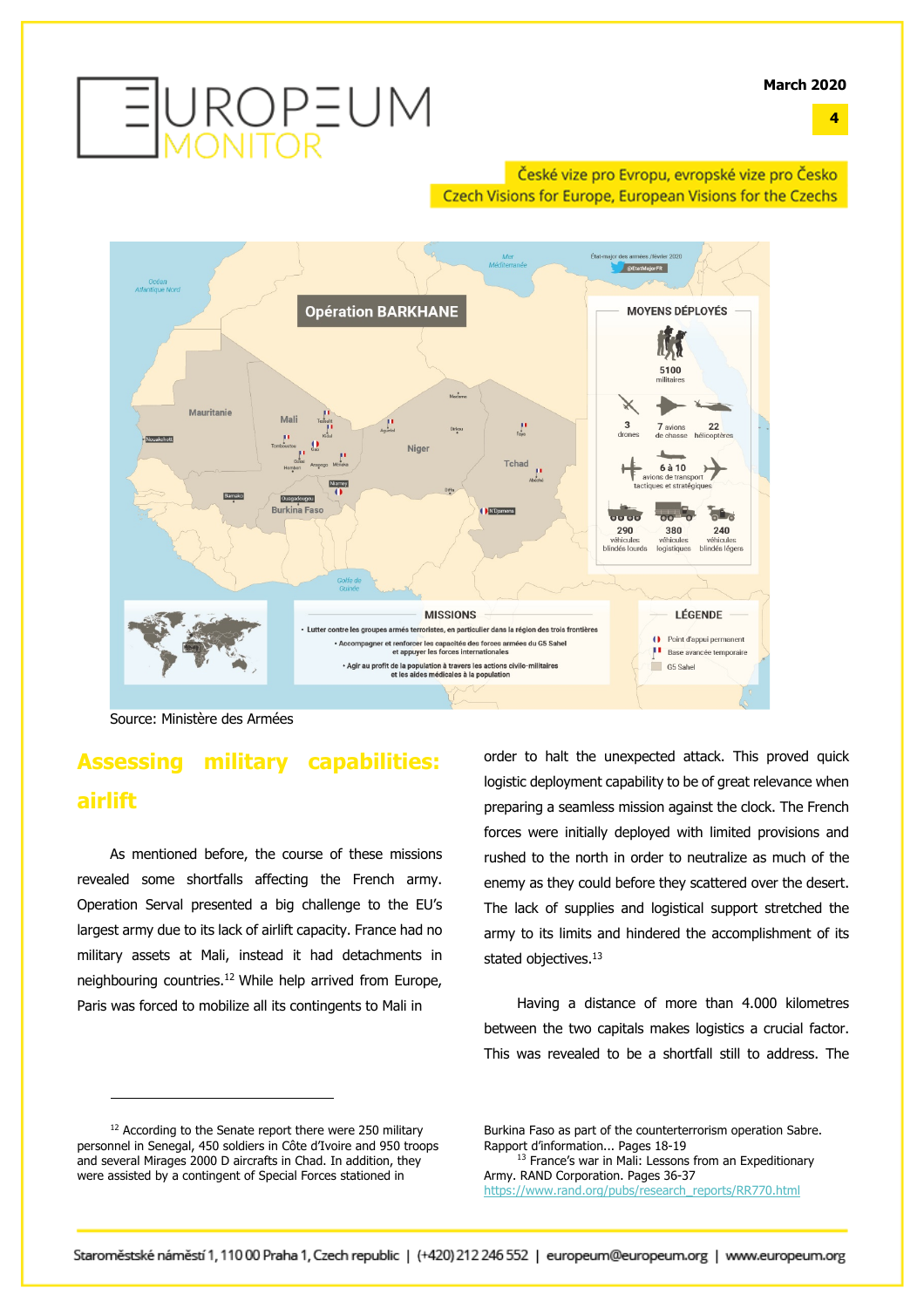**5**

# EUROPEUM

Operation heavily relied on airlift capabilities, 75% of which had to be provided by allies during the first three weeks. What is more, the Senate report recognizes that "it would have been impossible to deploy our forces within the timeframe required by the situation without the contribution of our allies: United States, Canada, United Kingdom..." Apart from the aforementioned countries, other strategic partners were Germany, Belgium, Denmark, Spain, the Netherlands and Sweden. Some of the air supplies were delivered through the framework of the European Air Transport Command (EATC). <sup>14</sup> It is a multinational organization whose members are: France, Germany, Spain, Italy, Belgium, the Netherlands and Luxemburg. Its objective is to improve European cooperation in three main areas: air transport, air-to-air refuelling and aeromedical evacuation. The French authorities complemented these resources with the leasing to Russia of Antonov cargo planes. <sup>15</sup> In total, 18.000 tonnes of equipment were transported to the theatre of operations by the end of February, of which 8.000 were being transported by private maritime contractors.<sup>16</sup> Finally, once the freight arrived to the port in Dakar, Senegal, it was distributed to the bases in Mali by air.

Airlift capacity remains as a key factor in Operation Barkhane given the breadth of the territory. Washington has continued providing airlift capabilities<sup>17</sup> and so do other European allies. For instance, the French Ministry of Defence revealed that, in the first semester of 2019, allies and European countries were responsible of half of the personnel and 40% of the materiel transport. <sup>18</sup> But military

### České vize pro Evropu, evropské vize pro Česko Czech Visions for Europe, European Visions for the Czechs

cooperation has gone one step further with the deployment of armed forces from European countries. Estonia sent 50 soldiers in 2018 to the basecamp in Gao, Mali, to engage in force protection tasks. The United Kingdom contributed as well with 100 troops and three heavy-lift helicopters. On top of that, Denmark announced in October 2019 that it would send a 70-personnel contingent and two medium-lift helicopters used for freight and troops transport.

### **Air-to-air refuelling**

Air-to-air refuelling (AAR) was pointed out as another Achilles' heel. To illustrate its relevance, this allowed a quick reaction from the Air Force to Mali's call. The first air strikes took place within hours. They were made from Rafale combat aircrafts that took off from France and consisted of nine hours and thirty-five minutes flights, which needed five AAR.<sup>19</sup> This process enables jets refuelling on air while carrying out a mission without the need of returning to base. Fighter aircrafts can carry up to 7 tonnes of fuel, which allows no more than 3 hour-long flights. Thanks to air-toair refuelling, fighter jets can operate longer in a given theatre. This entails a great advantage, especially in a scenario with little infrastructure, insofar it facilitates longlasting operations and makes feasible long-range flights. It even allows the reduction of the military assets required for a mission. According to the Senate report, the allies provided 30% of the aerial refuelling required. It sums up that "Serval confirmed that France no longer has the strategic transport and in-flight refuelling capabilities to enable it to enter autonomously to a theatre of

<sup>&</sup>lt;sup>14</sup> European Air Transport Command is succeeding at Operation Serval. EACT https://eatc-mil.com/post/eatc-rising-inpooling-and-sharing

<sup>15</sup> Rapport d'information… Page 20

<sup>&</sup>lt;sup>16</sup> Ibidem. Page 18

<sup>&</sup>lt;sup>17</sup> US gives lift to French forces. US Army

https://www.army.mil/article/217360/us\_gives\_lift\_to\_french\_forc es

<sup>&</sup>lt;sup>18</sup> Barkhane: L'engagement des pays alliés et européens. Ministère des Armées

https://www.defense.gouv.fr/fre/operations/barkhane/breves/bar khane-l-engagement-des-pays-allies-et-europeens

<sup>&</sup>lt;sup>19</sup> The French insertion force into Mali

https://defense.info/multi-domain-dynamics/2018/05/the-frenchinsertion-force-into-mali/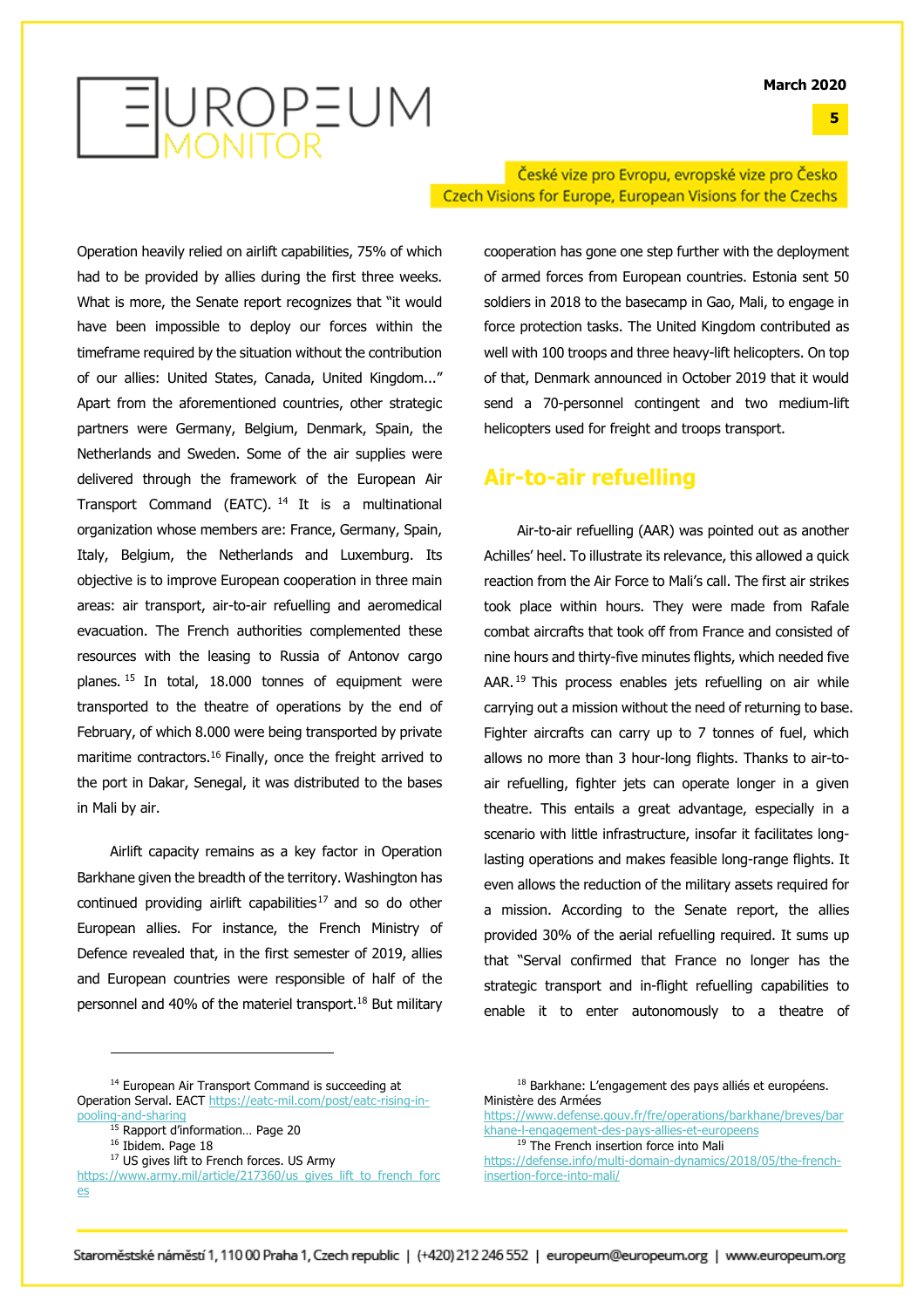**6**



operations."20 Although France devoted all of their assets (5 refuelling planes) to this goal, as Philippe Gros points out, the American support accounted for 50% "of the AAR capability and contributed decisively to the remote airpower capacity."<sup>21</sup> A spokeswoman for the French government pointed out that the fighter aircrafts were taking off from the Capital of Chad, N'Djamena, and the vast distance (more than 1.200 kilometres to the border) made air-to-air refuelling necessary. She said "many of those missions needed not less than three or four in-flight refuelling in order to get a significant time over the engagement area. In that sense, the US assistance has been very helpful."<sup>22</sup> In the same vein, Édouard Guillaud, the then Chief of Staff of the Armed Forces, mentioned in a hearing in the National Assembly that France benefited from the US assistance in this domain, which put at their service, "on average, three [tanker] planes a day."<sup>23</sup>

# **The European Defence Agency as a catalyst to ensure interoperability**

AAR was identified as "a critical enabler for air power projection" by the European Defence Agency (EDA) in 2012 after the European military performances in Kosovo and Libya, where the US were responsible of the bulk of in-flight refuelling missions. However, the armed forces of the Member States suffer from shortage and duplications of

<sup>21</sup> Libya and Mali operations. Transatlantic lessons learned. The German Marshall Fund of the United States. Page 10

České vize pro Evropu, evropské vize pro Česko Czech Visions for Europe, European Visions for the Czechs

> platforms. As of September 2017, EU states had 42 tanker aircrafts available divided in 12 different basis models. Conversely, the United States had 550 tankers of four types. 24

> The EDA has developed a threefold approach in order to address this pitfall. In first place, it seeks to optimize interoperability among existing platforms by streamlining processes and organizing training exercises through the support of third entities. In this regard, the EATC arranges the European Air Refuelling Training (EART) exercises on a yearly basis. The second initiative focuses on diminishing the fragmentation of the systems by enabling existing and new A400M (an advanced Airbus cargo plane that is being delivered to several European countries) to perform aerial refuelling thanks to the acquisition of refuelling pods. Lastly, the EDA incentivizes multinational procurement of A330 Multi Role Tanker Transport (MRTT) aircraft. At the moment, there are no PESCO projects in this regard nor further EUlevel initiatives underway. Nevertheless, there are multinational programs aimed at fostering the mutual use of AAR capabilities, such as the Movement Coordination Centre Europe<sup>25</sup> or the Multinational MRTT Fleet.<sup>26</sup>

## **Intelligence, Reconnaissance and Surveillance**

The last military weakness underscored is that of intelligence, reconnaissance and surveillance (ISR). This is

https://www.eda.europa.eu/docs/default-source/edafactsheets/2017-09-28-factsheet\_aar

<sup>20</sup> Rapport d'information… Page 20

<sup>&</sup>lt;sup>22</sup> The Role of the US Air Force in the French Mission in Mali. Atlantic Council

https://www.atlanticcouncil.org/blogs/natosource/the-role-of-theus-air-force-in-the-french-mission-in-mali/

<sup>&</sup>lt;sup>23</sup> Audition de l'amiral Édouard Guillaud, chef d'état-major des armées (CEMA), sur les enseignements de l'opération Serval http://www.assemblee-nationale.fr/14/cr-cdef/12- 13/c1213074.asp

<sup>&</sup>lt;sup>24</sup> Air-to-air refuelling fact sheet. EDA

<sup>&</sup>lt;sup>25</sup> Designed to foster cross-border AAR missions to "improve pan-European interoperability capabilities" https://www.mccemil.org/air-to-air-refuelling/

<sup>&</sup>lt;sup>26</sup> A project that establishes a multinationally owned and operated fleet of MRTT aircrafts

https://www.nato.int/nato\_static\_fl2014/assets/pdf/pdf\_2019\_10/ 20191022\_1910-factsheet-mrts.pdf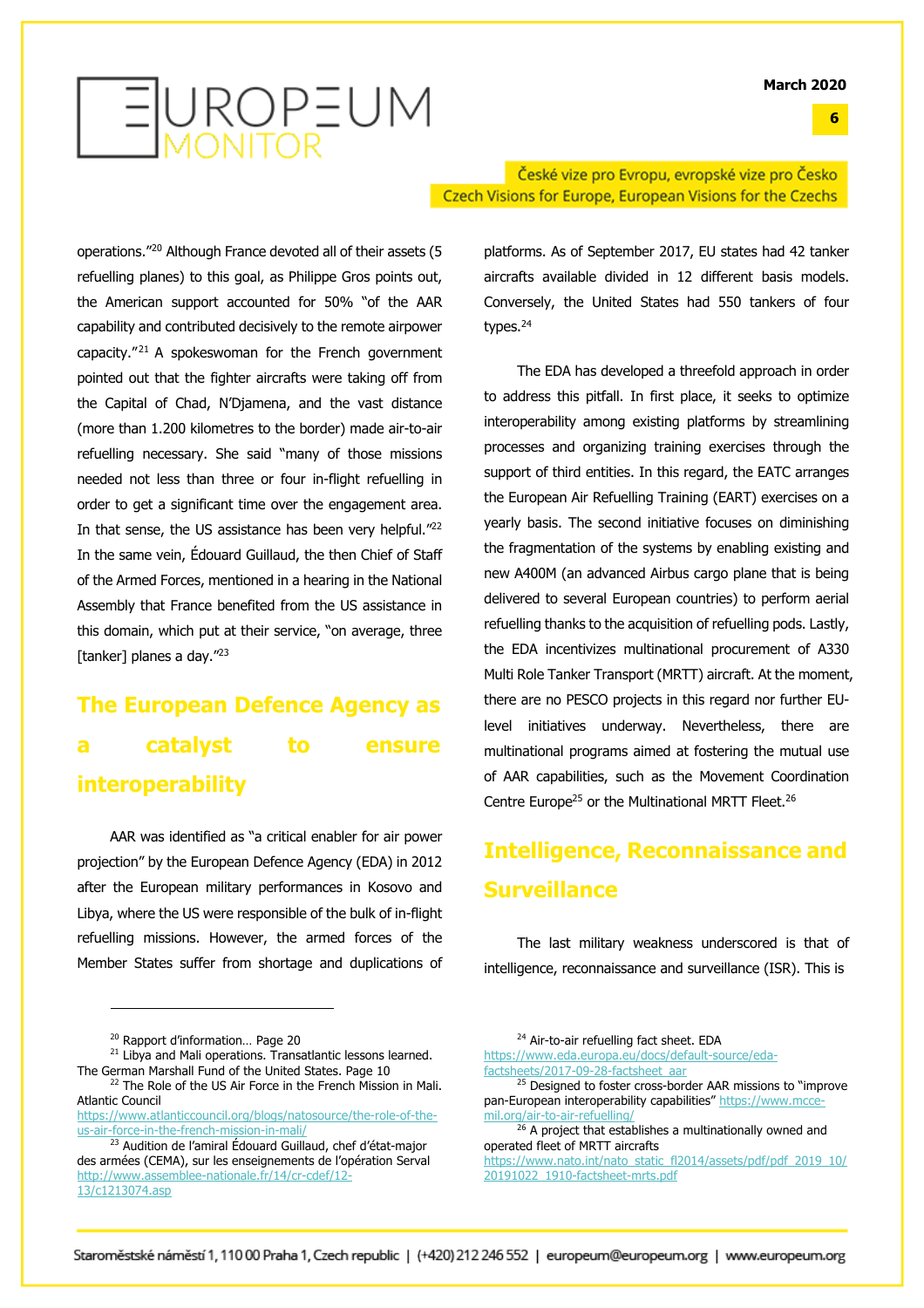**7**



České vize pro Evropu, evropské vize pro Česko Czech Visions for Europe, European Visions for the Czechs



Source: Ministère des Armées

a fundamental tool for the military decision-making processes and those involved in action-taking as it provides knowledge foundation and situational awareness on the state of affairs on the ground, air and sea. NATO defines surveillance as "the persistent monitoring of a target" and reconnaissance as "information-gathering conducted to answer a specific military question."27 It nuances that the former is a long-lasting activity while the latter is usually swift and collects specific information. Intelligence is the result of the analytical process made by specialists after gathering information. The Senate report stresses the significance that the US provided crucial assistance in this

domain: "thanks to the action of our allies and in particular the Americans, never before has the French army had such an influx of technical intelligence in Mali, in addition to the data collected by national means alone."28 Although Paris deployed considerable ISR assets for the operation, the American aid proved highly valuable.<sup>29</sup>

Nonetheless, ISR has become even more relevant in Operation Barkhane. The map below shows the size of the area of operations that the mission intends to cover. Taking a closer look to the first map (the one that indicates the position of permanent and temporary French bases) reveals that even despite the advanced positions, a huge portion of the territory remains uncontrolled. Due to that, the military often launch missions to establish temporary observation posts in the mountains and other distant areas. Their objective is to monitor borders, potential crossing routes

<sup>28</sup> Rapport d'information… Page 18

<sup>27</sup> https://www.nato.int/cps/en/natohq/topics\_111830.htm

<sup>&</sup>lt;sup>29</sup> For further details on the American and French ISR assets engaged in Operation Serval, look on page 11 of the

abovementioned document "Libya and Mali operations. Transatlantic lessons learned"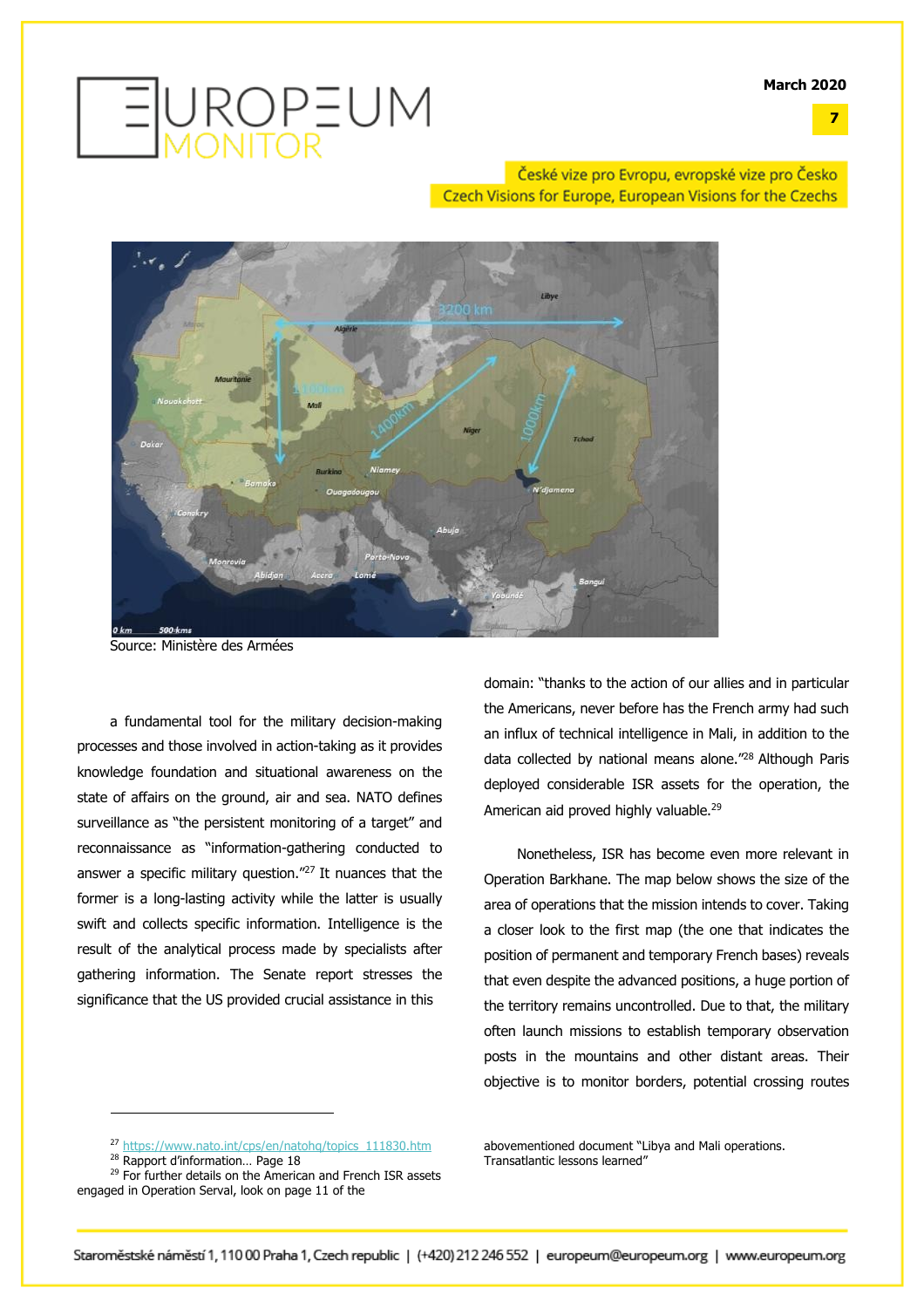

České vize pro Evropu, evropské vize pro Česko Czech Visions for Europe, European Visions for the Czechs

and hotspots but their outcomes are limited. Having a force of 5.000 troops for tracking armed groups in such a vast area is like looking for a needle in a haystack.

This highlights the relevance of unmanned aerial vehicles (UAV), also called remotely piloted aircraft (RPA), as game changing tools in similar theatres. Since Operation Barkhane began in August 2014, the bulk of the ISR missions have been carried out by drones. Concretely, the drone detachment based in Niamey has exceeded 15.000 hours of flight.<sup>30</sup> UAVs offer an unrivalled operational flexibility compared to fighter jets as they can stage much longer reconnaissance and surveillance missions (the Reaper and Harfangs' endurance is 27 and 24 hours respectively) and, thus, allowing efficient usage of military assets. During Operation Barkhane, Paris allocated 3 recently acquired Reaper drones to his airbase in Niger. They joined the Harfangs, serving there since Serval, making a total of 5 UAVs. Recently, France reported that they have executed a drone strike, for the first time in its history, during a mission in Mali.<sup>31</sup> This introduced France in the small club of countries with armed RPAs and entails a key strategic advantage. <sup>32</sup> Their ability to overfly over an area or to stealthily approach a target makes them a versatile tool. Up to that moment, they were limited to surveillance and reconnaissance missions and in case of identifying a target, making it necessary to send the fighter jets to the location. This new capability economizes time and makes of the unmanned systems a better security provider.

Yet, the partnership with Washington seems indispensable. Since last year, Washington has been considering a drawdown of military assets in Africa, as part of a redeployment to areas of great power competition.<sup>33</sup> The plan includes the withdrawal of the drones and troops detachment engaged in Niger, the one that has provided critical ISR assistance to France. This is cause for worry in Paris. Last January, the President, Emmanuel Macron, met his G5 counterparts in a summit that took place in Pau, France. There, Macron said to the press that "if the Americans decided to pull out of Africa, it would be very bad news for us, absolutely." Furthermore, a French presidency official deemed US contributions as "irreplaceable." "We would not be able to get these from other partners, especially when it comes to intelligence" he concluded.<sup>34</sup> The US contribution is limited, they do not engage on ground missions, but their resources are critical.

## **The European drone: the end of the dependence on the US?**

In the European Union, the need for RPAs as a military capability was identified at the beginning of the 2000s. Efforts to pursue this technology have been taken through diverse joint programs and national projects. For instance, Germany and Spain began working on the "Barracuda" in

<sup>31</sup> France carries out first armed drone strike in Mali.

France24 https://www.france24.com/en/20191224-france-says-itcarried-out-first-armed-drone-strike-in-mali

drones/<sub>33</sub> Pentagon Eyes Africa Drawdown as First Step in Global Troop Shift. The New York Times

https://www.nytimes.com/2019/12/24/world/africa/esper-troopsafrica-china.html For a better comprehension of the American

strategy in Africa, take a look at The Evolution of U.S. Defense Posture in North and West Africa. Center for Strategic and International Studies https://www.csis.org/analysis/evolution-usdefense-posture-north-and-west-africa

<sup>&</sup>lt;sup>30</sup> Press pack. Operation Barkhane. Page 18

<sup>&</sup>lt;sup>32</sup> The French turn to armed drones. War on the rocks https://warontherocks.com/2017/09/the-french-turn-to-armed-

<sup>&</sup>lt;sup>34</sup> Sahel Coalition: G5 and France agree new joint command, will prioritize fight against Islamic State. The Defense Post https://thedefensepost.com/2020/01/14/sahel-coalition-france-g5 islamic-

state/?utm\_source=Media+Review+for+January+14%2C+2020& utm\_campaign=Media+Review+for+January+14%2C+2020&utm \_medium=email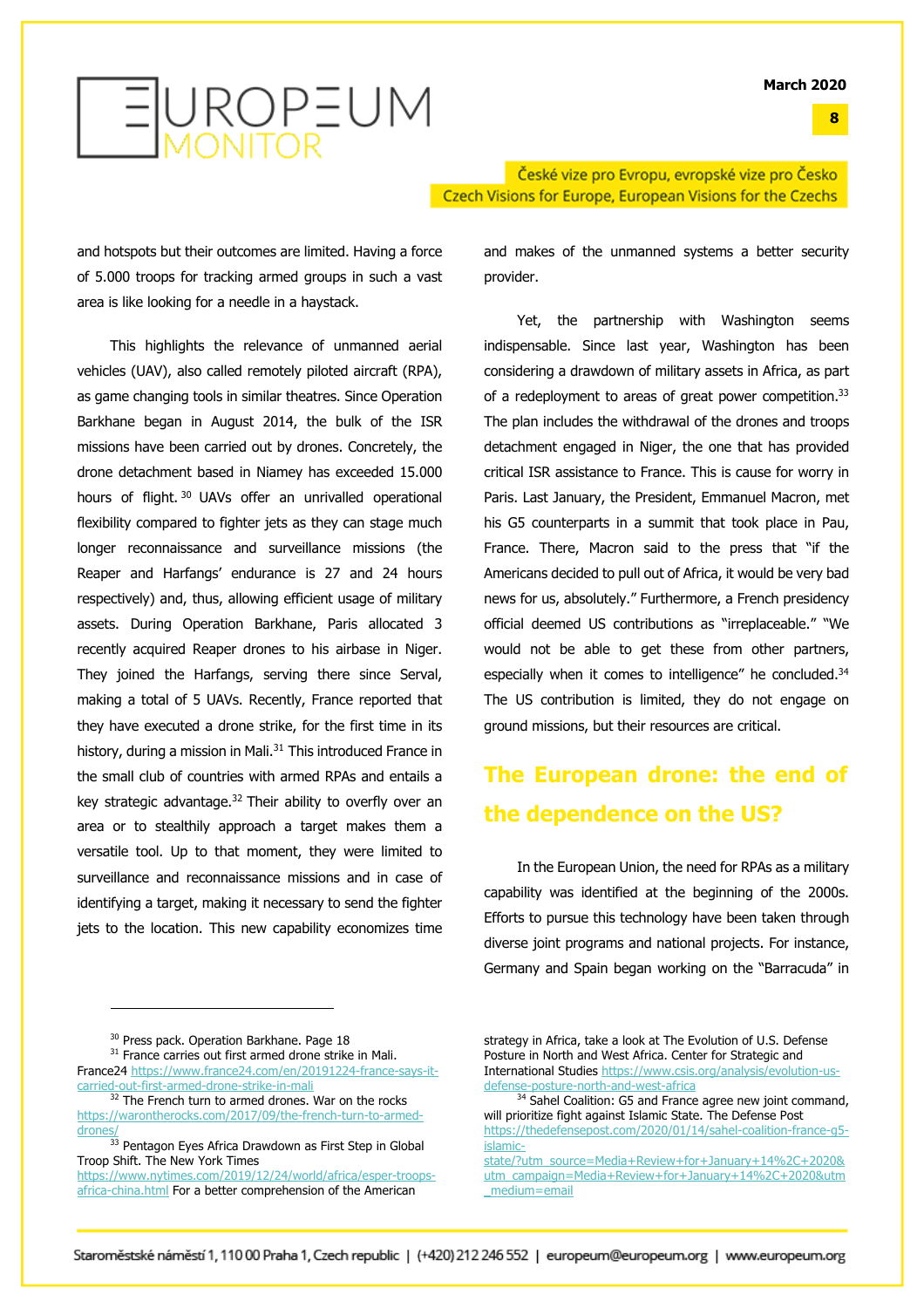**9**



České vize pro Evropu, evropské vize pro Česko Czech Visions for Europe, European Visions for the Czechs

2003, the U.K. is developing the "Taranis" and the Dassault nEUROn drone, which, albeit the UK no longer being part of the EU institutions, has gathered the cooperation of six European countries. However, all of these are either demonstrators or attempts that never went beyond the prototype phase due to the lack of political consensus, differing capability requirements and industrial rivalry. <sup>35</sup> As a result, European countries have significantly relied on US imports to match their needs. <sup>36</sup> In 2013, the EDA pointed out RPAs as a key defence capability and, two years later, Italy, Germany and France launched a European MALE drone project expected to be operable in 2025. <sup>37</sup> With the creation of the Permanent Structured Cooperation (PESCO), the Eurodrone project has become a PESCO project, which interested Member States can partake in. <sup>38</sup> This MALE RPA is deemed the flagship of the European collaborative efforts in the defence sector. As such, the Commission proposed a direct €100 million fund for it under the European Defence Fund,<sup>39</sup> at a stage where most of the PESCO projects do not have any resources earmarked yet. This UAV will present an alternative to the Reaper and Predator American drones as it can be armed. Hence, this enterprise will reduce political dependence and military reliance on the US<sup>4041</sup> whilst

https://findresearcher.sdu.dk:8443/ws/portalfiles/portal/15930503 9/CWS Military Drones in Europe Report.pdf

<sup>37</sup> Medium Altitude Long Endurance (MALE) drones, unlike those that operate at higher altitudes, are quite popular as they provide dual ISR and strike capabilities. Euractiv https://www.euractiv.com/section/transport/news/italy-france-

germany-sign-european-drone-project/

bringing technical expertise, strengthening the aerospace industry and fostering cooperation.

### **Conclusions**

The European cooperation in the Sahel strip casts doubts on the overarching assumption that Eastern and Northern countries are only concerned about Russia while Southern countries care about Africa and the Middle East. As previously mentioned, Denmark, the UK and Estonia have sent boots to the ground in Mali. Furthermore, Estonia has recently approved to double the size of its contingent and Denmark also contributes to the UN mission MINUSMA. For their part, Italy and Spain play a part in NATO's initiative Enhanced Forward Presence.

Notwithstanding that, Europe still lacks the military means to undertake ambitious enterprise in foreign theatres, both in size and transversality of armies as the three capability reviews demonstrates. For example, smaller states cannot afford to maintain air-to-air refuelling means in their defence budget. Meanwhile, those countries that can, exhibit the same problem as with many other systems, heterogeneity, which leads to lack of interoperability. Not to

finance/industrie/aeronautique-

defense/20141118trib4af816af3/nouveaux-drones-reaper-ce-queva-faire-la-france.html

<sup>&</sup>lt;sup>35</sup> Military drones in Europe: the European defence market and the spread of military UAV technology. University of Southern Denmark. Page 27

<sup>&</sup>lt;sup>36</sup> The majority of unmanned aerial systems operated in Europe are American and, to a lesser extent, Israeli made. Ibídem. Page 19

<sup>&</sup>lt;sup>38</sup> The project is partially managed as well by the OCCAR, a multinational organization whose purpose is to manage collaborative defence equipment programmes http://www.occar.int/programmes/male-rpas

<sup>39</sup> European Defence Fund on track with €525 million for Eurodrone and other joint research and industrial projects. European Commission

https://ec.europa.eu/commission/news/european-defence-fund-2019-mar-19\_en

<sup>&</sup>lt;sup>40</sup> Military procurement to third countries can drive to a certain level of dependence. For instance, when France acquired the MQ-9 Reapers, it was contractually bound to ask permission to American authorities to deploy the RPAs to another area. Yet, Paris enjoys a certain level of autonomy since this is the only contractual obligation. They can make use of the Reapers with their own satellites and no need of providing further information. Nouveaux drones Reaper: ce que va faire la France. La Tribune https://www.latribune.fr/entreprises-

 $41$  An opposite case involved the Reaped drones that Italy bought. In 2011, they requested permission to arm the UAVs but the US Department of State did not give its approval until 2015. Defence industrial links between the EU and the US. Institut des Relations Internationales et Stratégiques. Page 15 https://www.iris-france.org/wp-content/uploads/2017/09/Ares-20- Report-EU-DTIB-Sept-2017.pdf